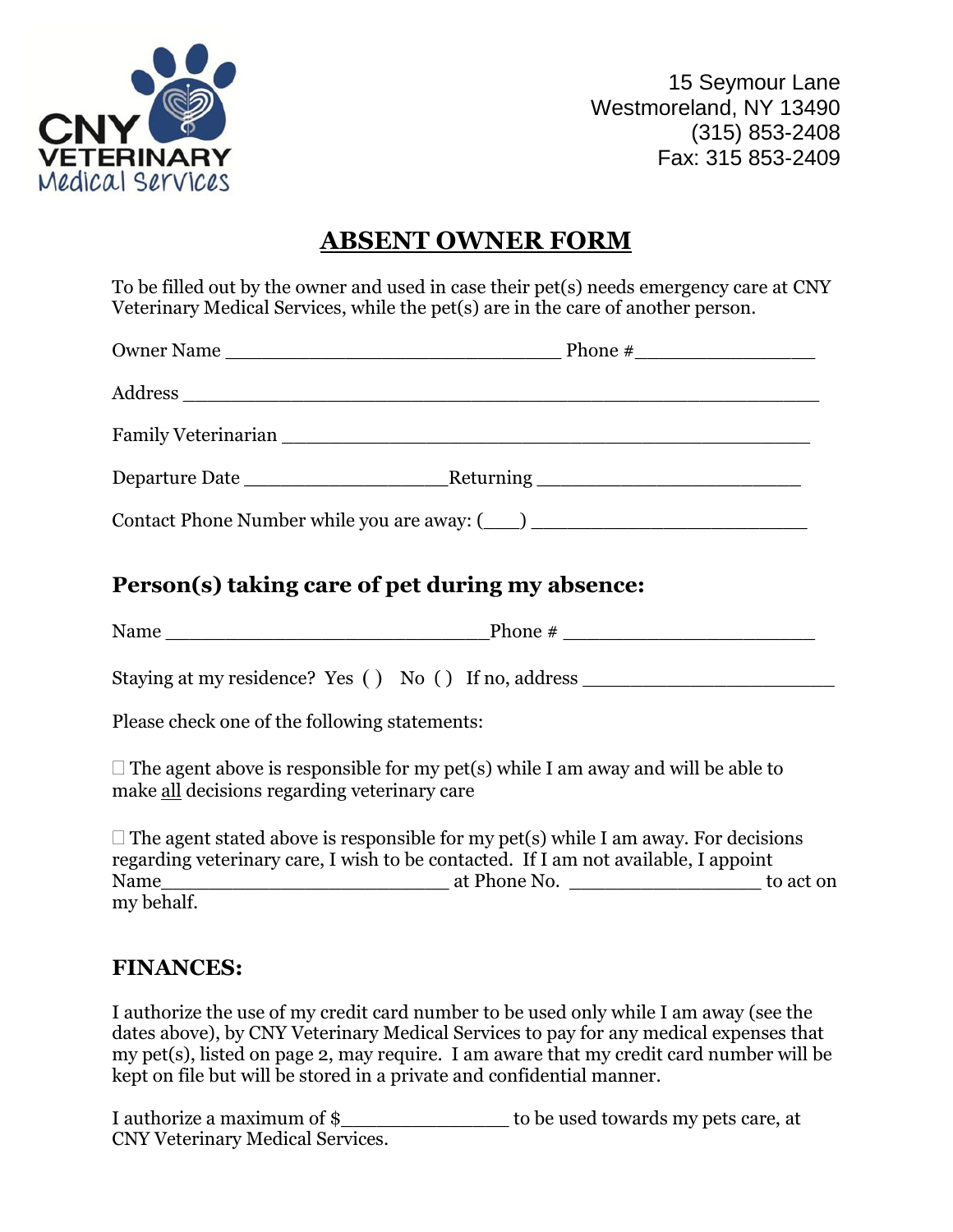|  |                            | Security Code on back of Card |  |                                                                                                                        |  |
|--|----------------------------|-------------------------------|--|------------------------------------------------------------------------------------------------------------------------|--|
|  |                            |                               |  |                                                                                                                        |  |
|  |                            |                               |  |                                                                                                                        |  |
|  | Description of pet:        |                               |  |                                                                                                                        |  |
|  |                            |                               |  |                                                                                                                        |  |
|  |                            |                               |  | Sex: Female Spayed female Male Neutered male Unknown                                                                   |  |
|  |                            |                               |  |                                                                                                                        |  |
|  |                            |                               |  |                                                                                                                        |  |
|  |                            |                               |  | Medical History (Don't forget to mention any medications your pet may be currently taking)                             |  |
|  |                            |                               |  |                                                                                                                        |  |
|  |                            |                               |  |                                                                                                                        |  |
|  |                            |                               |  | <u> 1989 - Johann John Stoff, deutscher Stoffen und der Stoffen und der Stoffen und der Stoffen und der Stoffen un</u> |  |
|  |                            |                               |  |                                                                                                                        |  |
|  | Description of pet:        |                               |  |                                                                                                                        |  |
|  |                            |                               |  |                                                                                                                        |  |
|  |                            |                               |  | Sex: Female Spayed female Male Neutered male Unknown                                                                   |  |
|  |                            |                               |  |                                                                                                                        |  |
|  |                            |                               |  |                                                                                                                        |  |
|  |                            |                               |  | Medical History (Don't forget to mention any medications your pet may be currently taking)                             |  |
|  |                            |                               |  |                                                                                                                        |  |
|  |                            |                               |  | <u> 1989 - Johann Barn, amerikan basar basa dalam basa dan basa dan basa dan basa dalam basa dalam basa dalam basa</u> |  |
|  |                            |                               |  | <u> 1989 - Jan James James Jan James James James James James James James James James James James James James Jam</u>   |  |
|  | <b>Description of pet:</b> |                               |  |                                                                                                                        |  |
|  |                            |                               |  |                                                                                                                        |  |
|  |                            |                               |  | Sex: Female Spayed female Male Neutered male Unknown                                                                   |  |
|  |                            |                               |  | Species (eg. cat, dog)___________________Breed __________________________________                                      |  |
|  |                            |                               |  |                                                                                                                        |  |